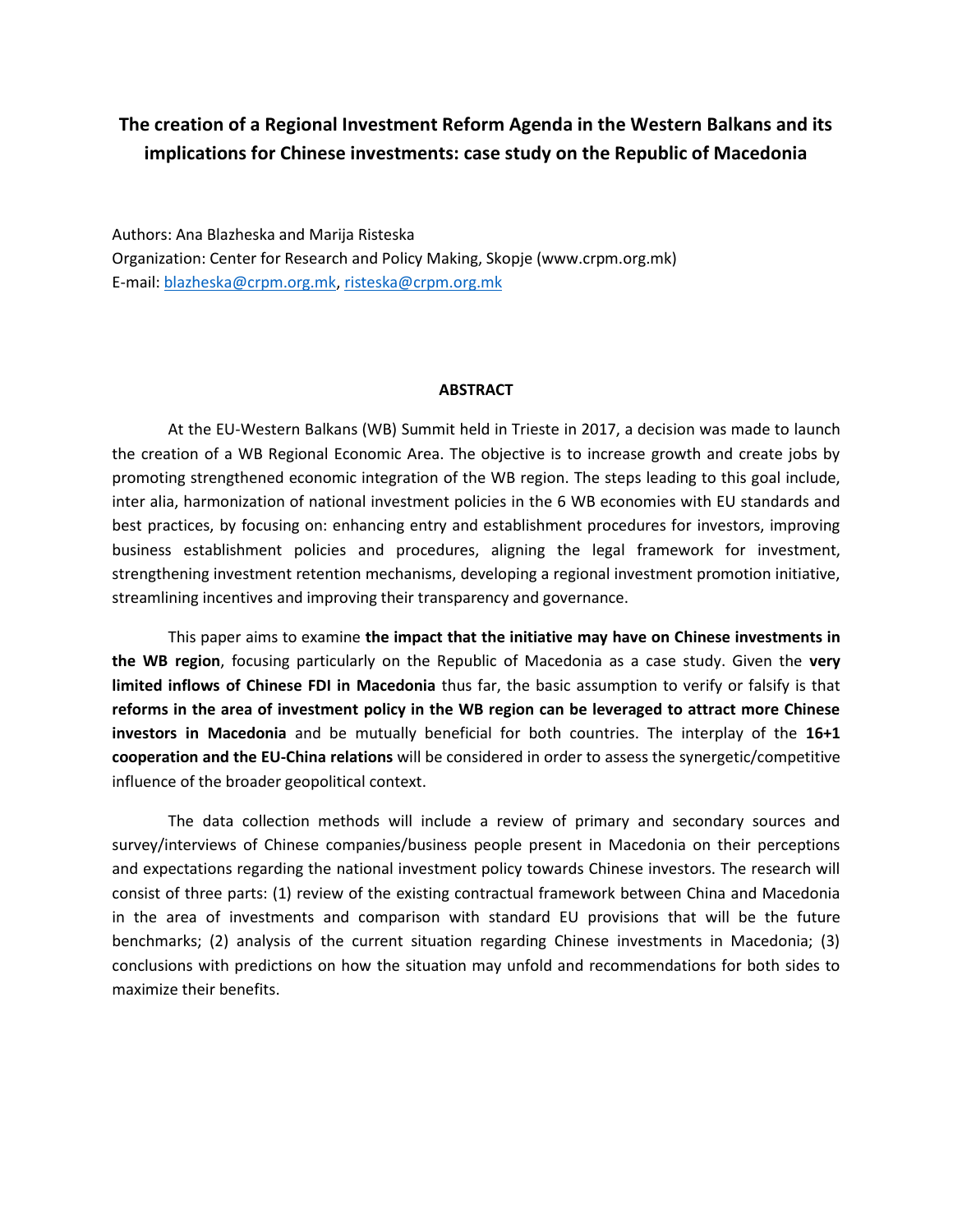### Introduction

 $\overline{\phantom{a}}$ 

Following the efforts to enhance Western Balkans (WB) regional cooperation within the framework of the Berlin process and especially at the last EU-Western Balkans summit which took place in Trieste, Italy in 2017, the countries from the WB region decided to engage in the creation of a Regional Economic Area. One aspect of the Regional Economic Area is the Regional Investment Reform Agenda (RIRA) which aims to harmonize investment policies among the 6 economies and with the EU best standards and practices. The main driver behind RIRA is the desire to attract more foreign investors in order to foster growth and create jobs, while upholding fair competition and sustainability. The latter is particularly important given the fact that the region has started to build an image as an investment destination with cheap and high-skilled labor, offering "dumping-like" government incentives and producing low-value goods, which essentially leads to a "race to the bottom" in terms of social, fiscal and environmental standards.

RIRA was adopted on 11 May 2018 and consists of 3 broad areas of action<sup>1</sup>:

- Investment entry and establishment focusing on existing barriers to investment, business establishment policies and procedures;
- Investment protection and retention focusing on reexamining international investment agreements (i.e. Bilateral Investment Treaties) and investor grievance mechanisms;
- Investment attraction and promotion focusing on the joint promotion of the region as an attractive investment destination, streamlining governments' incentives and promoting their transparency and governance.

Given the different current situation in each of the 6 economies and their different starting points, the next step to be implemented is for the WB economies to develop National Action Plans which will define specific activities to achieve RIRA's goals. The Government of the Republic of Macedonia in September 2018 created an inter-ministerial taskforce that will be responsible for the oversight of RIRA and the creation and implementation of a National Action Plan. While RIRA is still in an embryonic phase, the article at hand aims to examine whether **reforms in the area of investment policy in the WB region can be leveraged to attract more Chinese investors in the region and in particularly in Macedonia.**

This is in particular relevant in the context of the Belt and Road Initiative (BRI) which is the Eurasian grand strategy of the People's Republic of China that seeks to expand and secure maritime routes and road infrastructure networks for China from Asia, across Africa, to the Middle East and Europe including South-East Europe. Providing loans at low interest rates, the acquisition of ports, opening of bank branches in the region or official lending for bridge building, highway construction and power plant renovation, creation of infrastructure of transport and logistics networks; all is a welcome development for the countries in the region especially Macedonia which is not a prime destination for foreign direct investments and faces limitations in terms of private sector lending.

<sup>1</sup> Regional Cooperation Council, *Regional Investment Reform Agenda*, 11.05.2018, retrieved from

[https://www.rcc.int/docs/410/regional-investment-reform-agenda-for-the-western-balkans-six,](https://www.rcc.int/docs/410/regional-investment-reform-agenda-for-the-western-balkans-six) last accessed on 01.10.2018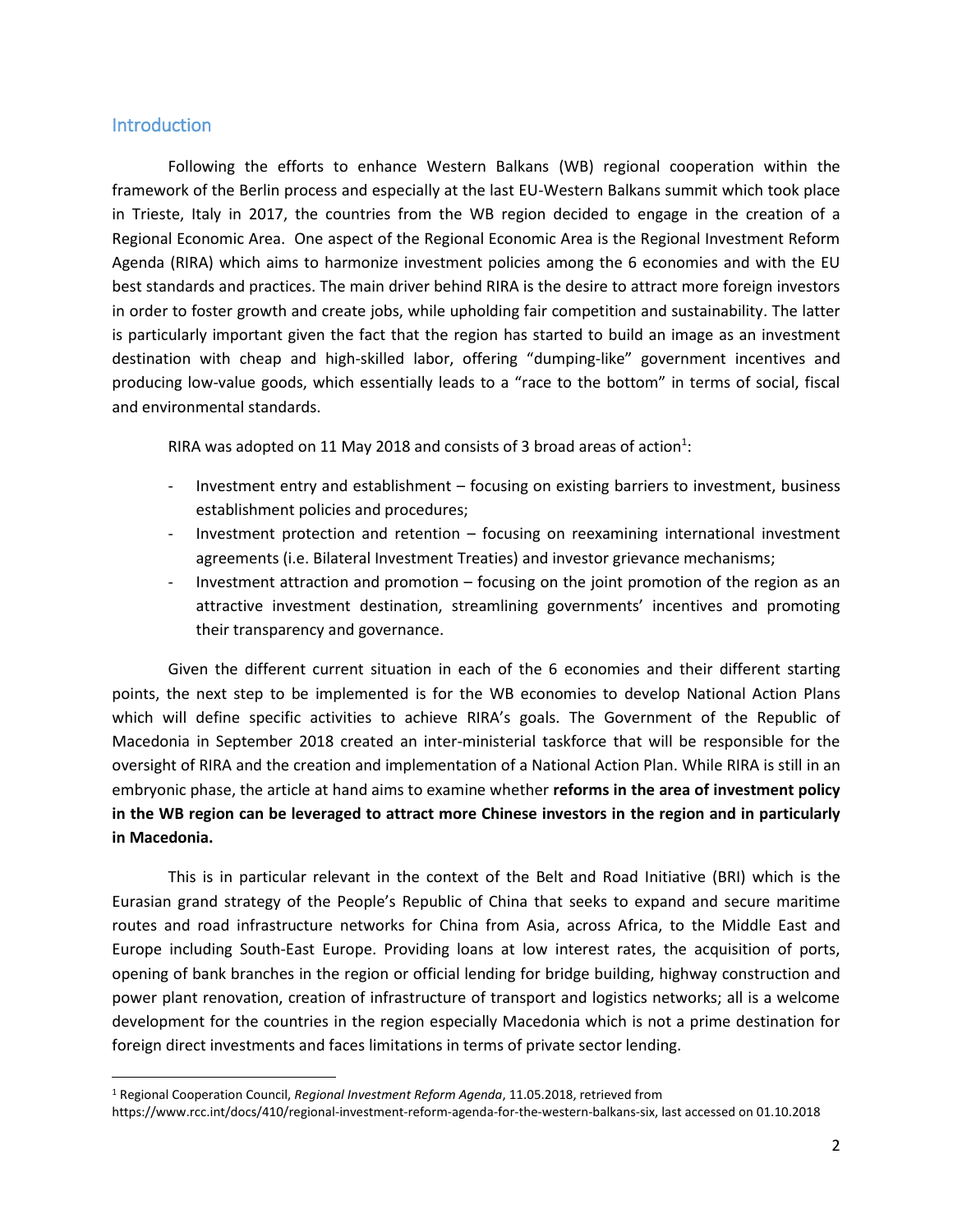The findings are based on input obtained through semi-structured interviews conducted with policy makers, as well as micro-survey with Chinese entrepreneurs who have invested in Macedonia or have tried to and gave up, representatives from big Chinese corporations with branch offices in Macedonia and Chinese financial institutions. A questionnaire was used to survey their degree of familiarity with the conditions to invest in Macedonia, as well as their perceptions regarding the visibility and publicity for investment opportunities, the ease of investing and doing business in the country, the main obstacles that they may face and the priorities when selecting an investment destination in general. Notwithstanding the limitations of the data collection method due mainly to the limited sample of respondents, language barriers and different surveying environment (in person vs. online), the obtained responses represent very similar and coherent perception. This implies that the insights are valid and solid basis for an initial analysis.

The article presents the following structure: the first part briefly examines the current situation regarding Chinese investments in the Western Balkans and focuses more specifically on Macedonia. The second part analyses the potential reasons behind the low level of Chinese investments as seen from the Chinese perspective. The third part analyses how the identified obstacles can be addressed through RIRA. The last part provides conclusions and specific policy recommendations.

### The (non)existent Chinese investments in Macedonia

The recently signed agreement between the Serbian Government and Shandong Linglong to build a tire production plant near Zrenjanin worth almost 1 billion USD and hiring 1.200 workers<sup>2</sup> has probably made envious every government in the region. Until this investment, Chinese investments in the 5 WB countries<sup>3</sup> (both infrastructural and FDI), amounted to less than 3% of the overall Chinese FDI in Central and Eastern Europe<sup>4</sup> and represented an insignificant percentage compared to the overall Chinese investments in Europe. This is due in part to a mismatch between the WB investment opportunities and the priorities of Chinese companies when considering where to invest. While China favors mergers and acquisitions, technology transfers, acquisition of brands and advanced management skills, most WB countries look for green-field or brown-field investments that would create jobs and boost the local economies. Since the European economic and sovereign debt crisis and especially after the slowdown of Europe's economic growth in 2011<sup>5</sup>, China, through its companies and their investments, sought to sustain growth and restructure the composition of the economy. Therefore, Chinese investors oftentimes focus not on immediate profit, but on long-term success, prefer to engage

 $\overline{\phantom{a}}$ 

<sup>2</sup> SEE New article, Shandong Linglong to open 1,200 jobs in Serbia in 2019 - chairman, 23.08.2018, retrieved from [https://seenews.com/news/update-1-shandong-linglong-to-open-1200-jobs-in-serbia-in-2019-chairman-624409,](https://seenews.com/news/update-1-shandong-linglong-to-open-1200-jobs-in-serbia-in-2019-chairman-624409) last accessed on 28.10.2018

<sup>&</sup>lt;sup>3</sup> Excluding Kosovo which is not a part of China's strategy for CEE.

<sup>4</sup> Liu, Z. quoted in Kratz, A., Stanzel, A. "*China's investment in influence: the future of 16+1 cooperation"*, 14.12.2016, retrieved from [http://www.ecfr.eu/publications/summary/chinas\\_investment\\_in\\_influence\\_the\\_future\\_of\\_161\\_cooperation7204,](http://www.ecfr.eu/publications/summary/chinas_investment_in_influence_the_future_of_161_cooperation7204) last accessed on 10.10.2018

<sup>5</sup> China GDP annual growth rate, data retrieved from [https://tradingeconomics.com/china/gdp-growth-annual,](https://tradingeconomics.com/china/gdp-growth-annual) last accessed on 11.10.2018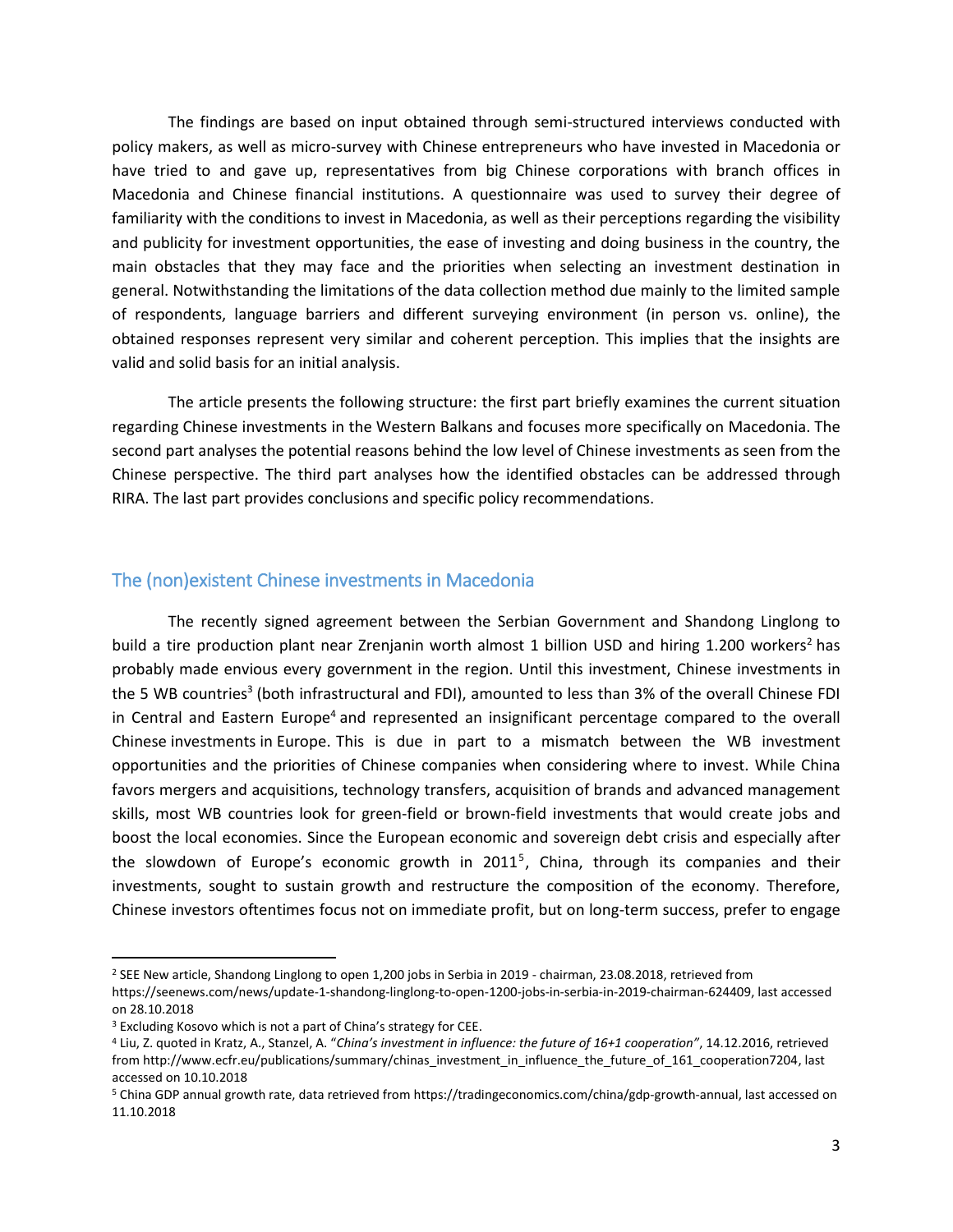in mergers and acquisitions and to buy "discounted" Western European companies which can provide them with assets which take time to build and provide significant competitive leverage.

| Yea<br>r      | Country                              | Sector                              | Value in Billion/Millions €                   | <b>State of Investments</b>                                                   | <b>Nature of Investments</b>                                                            |
|---------------|--------------------------------------|-------------------------------------|-----------------------------------------------|-------------------------------------------------------------------------------|-----------------------------------------------------------------------------------------|
| $^{\prime}14$ | Greece                               | <b>Transport/Container shipping</b> | 1.1 Billion                                   | Completed                                                                     | <b>Official lending</b>                                                                 |
|               |                                      | <b>Transport/Container shipping</b> | 0.340 Billion                                 | Completed                                                                     | Shipping Infrastructure                                                                 |
|               |                                      | <b>Transport/Container shipping</b> | 0.490 Billion                                 | Completed                                                                     | Shipping Infrastructure                                                                 |
|               |                                      | <b>Transport/Container shipping</b> | 0.158 Billion                                 | Completed                                                                     | <b>Shipping logistics</b>                                                               |
|               | <b>Serbia</b>                        | Energy<br>Mihajlo Pupin Bridge over | 293-608 Million                               | Ongoing                                                                       | Thermal Power plant at Kostolac                                                         |
|               |                                      | Danube                              | 260 Million                                   | Completed                                                                     | <b>Bridge Building</b><br>Lending/ Construction Kicevo-Ohrid, Miladinovci-              |
|               | <b>Macedonia</b>                     | Motorway Construction 110 km        | 574 Million<br><b>50 Million EBRD Secured</b> | Completed                                                                     | <b>Stip</b>                                                                             |
|               |                                      | Railway                             | Loan                                          | Completed                                                                     | <b>Electrical trains/Railway Modernisation</b>                                          |
|               | <b>Bosnia-</b><br><b>Herzegovina</b> | <b>Thermal Power Plant/Energy</b>   | 722 Million                                   | <b>Framework &amp; Lending</b><br><b>Agreement, Seeking loan</b><br>guarantee | 15 % co-financing by EPBBiH, 85% loan from Exim<br><b>Bank</b>                          |
| 15            | Greece                               | Energy                              | 0.880 Billion                                 | MoU                                                                           | <b>Energy generation</b>                                                                |
|               | Serbia                               | <b>Auto Industry</b>                | 60 Million                                    | Completed                                                                     | Obrenovac                                                                               |
|               | <b>Macedonia</b>                     | N/A                                 | N/A                                           | N/A                                                                           | N/A                                                                                     |
|               | <b>Bosnia-</b><br><b>Herzegovina</b> | Transport                           | 600 Million                                   | <b>Planning stage</b>                                                         | <b>Motorway Construction+Lending</b><br>Official lending+ Construction of thermal power |
|               |                                      | <b>Energy</b>                       | 350 Million                                   | <b>Completed</b>                                                              | plant                                                                                   |
|               |                                      | <b>Energy</b>                       | 388 Million                                   | <b>Tender Process ongoing</b>                                                 | Thermal Power plant, Coal mine operation                                                |
| 16            | Greece                               | <b>Transport Ports</b>              | 0.280.5 Billion                               | Completed                                                                     | Majority shareholding                                                                   |
|               | Serbia                               | <b>Construction Corridor 11</b>     | 350 Million                                   | Ongoing                                                                       | <b>Cross Border Hughway Construction</b>                                                |
|               |                                      | <b>Steel Smederovo</b>              | 46 Million                                    | Ongoing                                                                       | <b>Modernisation Investments</b>                                                        |
|               |                                      | Rail reconstruction                 | Over 1 Billion                                | Ongoing                                                                       | Fast Rail link Belgrade-Budapest                                                        |
|               | <b>Macedonia</b>                     | N/A                                 | N/A                                           | N/A                                                                           | N/A                                                                                     |
|               | <b>Bosnia-</b><br><b>Herzegovina</b> |                                     |                                               |                                                                               |                                                                                         |
| 17            | <b>Greece</b>                        | Energy/Electricity                  | 0.320 Billion                                 | First stage completed-<br>ongoing                                             | 24% shareholding (right to acquire 66% majority)                                        |
|               |                                      |                                     |                                               |                                                                               |                                                                                         |
|               | Serbia                               | <b>Sector banking</b>               | N/A                                           | Completed                                                                     | Greenfield investment, Branch network                                                   |
|               | <b>Macedonia</b>                     | <b>Electric locomotives</b>         | N/A                                           | Ongoing                                                                       | Supplementary investment to 2014                                                        |
|               | <b>Bosnia-</b><br><b>Herzegovina</b> |                                     |                                               |                                                                               |                                                                                         |

*Table 1: Major Chinese Investments and Lending in Greece, Serbia, Macedonia, Bosnia and Herzegovina*

*Source: Authors presentation of data from EBRD, 2018* 

The overview of Chinese lending and investments in the last 3 years shows that Greece and Serbia have been quite successful in benefiting from Chinese capital invested in shipping, construction of motorways and energy, compared to Macedonia which is lagging behind. In Macedonia there have only been two major investments in infrastructure in 2014 and 2015 (constructing motorways and the modernization of the railway) and no major greenfield or brownfield investments so far. This is also in line with the decline of Macedonia's proactive attitude within the 16+1 forum. According to a matrix to calculate the level of ambition in the China-CEE cooperation framework, Macedonia was ranked 8<sup>th</sup>,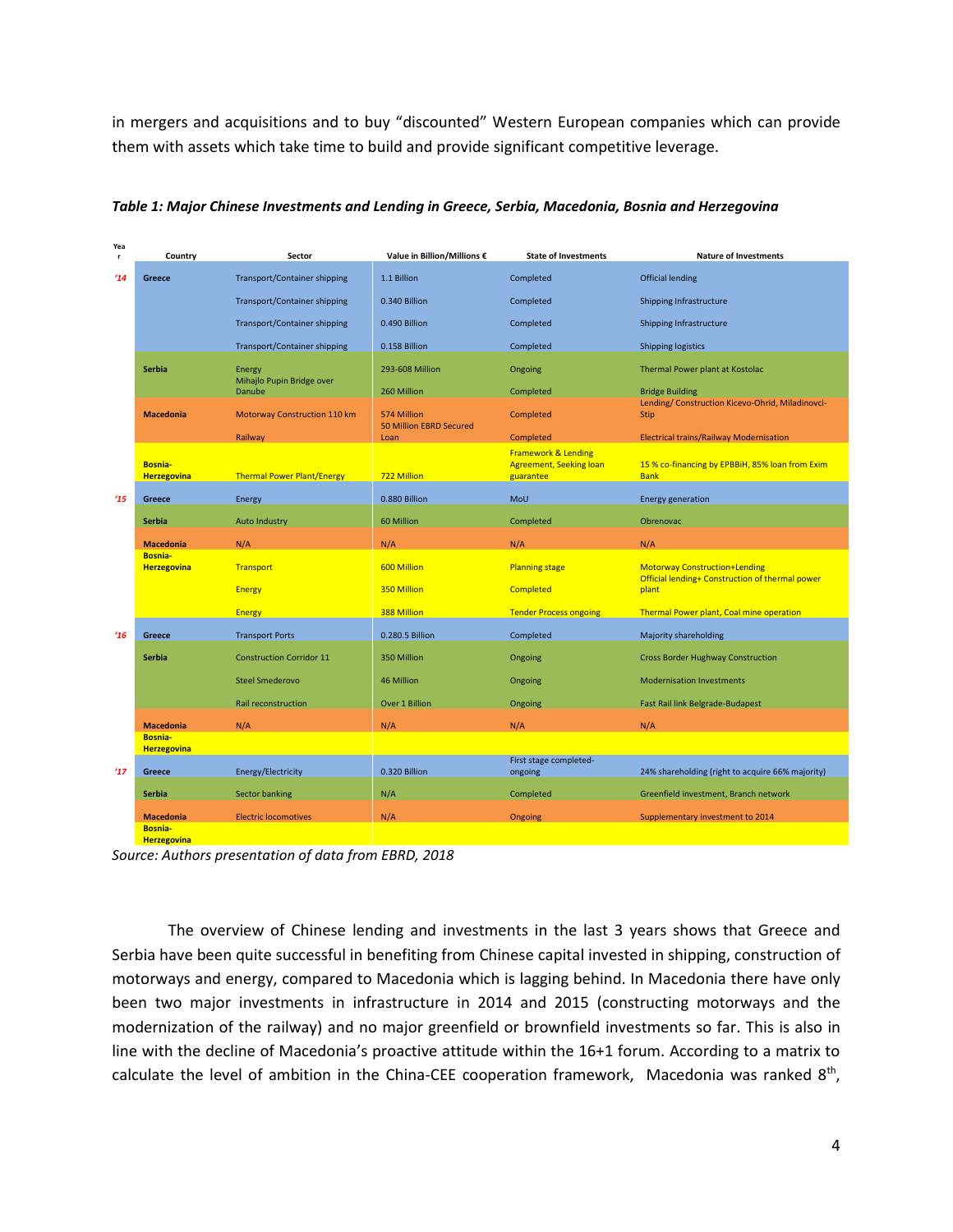within the group of "ambitious" partners in the period 2013-2015, but fell to the 13<sup>th</sup> place in the period 2016-2018 and is now labeled as "follower"<sup>6</sup> .

Considering that Macedonia was among the first countries in Central and Eastern Europe (CEE) to embrace the 16+1 cooperation and the BRI, there were great expectations that the country would increase its visibility in China, especially among Chinese policy makers and big companies, in order to create new avenues for economic cooperation and speed up its economic development. Hence, the strategy oriented mainly towards foreign direct investors that would open new factories or restart the old ones also enhanced the hopes of a more productive economic cooperation with China. Reinforced by the many reforms to improve the business environment, including fiscal policy reforms (introduction of low and flat tax rates, no tax on re-invested profit), creation of special zones for foreign investors with more favorable rules and regulations in comparison with investments outside the zones, (partial) exemption from certain public duties and charges, subsidies for construction of production plants and other production-related expenses, like machinery, creation of state agency tasked with attracting FDI and providing after-care support and services, etc. These efforts led to Macedonia ranking  $11<sup>th</sup>$ worldwide according to the World Bank's Doing Business report in 2017<sup>7</sup>. There was even a plan to create special "free zones" for Chinese companies only, with even more favorable conditions. This proposal was put forth at every 16+1 summit in the first several years of the cooperation. Yet, not a single big Chinese company came to invest and stay in Macedonia and the overall level of Chinese investments remains below 0.1% of the total inward FDI<sup>8</sup>.

Today the investment relations between both countries are governed by a bilateral investment treaty (BIT) signed in 1997. It's a standard agreement which aims to promote and protect respective investments on both sides by providing fair treatment, non-discrimination, dispute settlement mechanisms etc<sup>9</sup>. In addition, following the launch of the BRI, the two countries in 2014 signed a Memorandum of Understanding where China commits itself to "*encourage its companies to invest and develop in Macedonia, with priorities on industrial and technological cooperation in fields such as industrial parks, infrastructure, processing and manufacturing, energy, fishery and tourism*" 10 . Macedonia on the other side commits itself to "*work actively to create a favourable investment*  environment for Chinese companies<sup>"11</sup>. From this perspective and given the low level of Chinese FDI, the Memorandum seems to hold more symbolic meaning than practical value.

 $\overline{\phantom{a}}$ 

<sup>6</sup> Oehler-Sincai, I.M., *A Reconfiguration of Sino-EU Relations under New Circumstances?*, 2018, forthcoming

<sup>7</sup> World Bank, *Doing Business Report*, 2018, retrieved fro[m http://www.doingbusiness.org/data/exploreeconomies/macedonia](http://www.doingbusiness.org/data/exploreeconomies/macedonia-fyr)[fyr,](http://www.doingbusiness.org/data/exploreeconomies/macedonia-fyr) last accessed on 08.10.2018

<sup>8</sup> Calculation made by the authors on the basis of different publicly available sources: UNCTAD, IMF, NBRM, Hong Kong Trade Development Council

<sup>9</sup> Agreement between the Government of the Republic of Macedonia and the Government of the People's Republic of China on the encouragement and the reciprocal protection of investments, 1997, retrieved from

[http://investmentpolicyhub.unctad.org/Download/TreatyFile/757,](http://investmentpolicyhub.unctad.org/Download/TreatyFile/757) last accessed on 08.10.2018

<sup>10</sup> Memorandum of Understanding between the Ministry of Economy of the Republic of Macedonia and the Ministry of Commerce of the People's Republic of China concerning promoting joint development of the Silk Road Economic Belt under the framework of China-Macedonia Joint Economic Committee", 2014

<sup>11</sup> *Ibid*.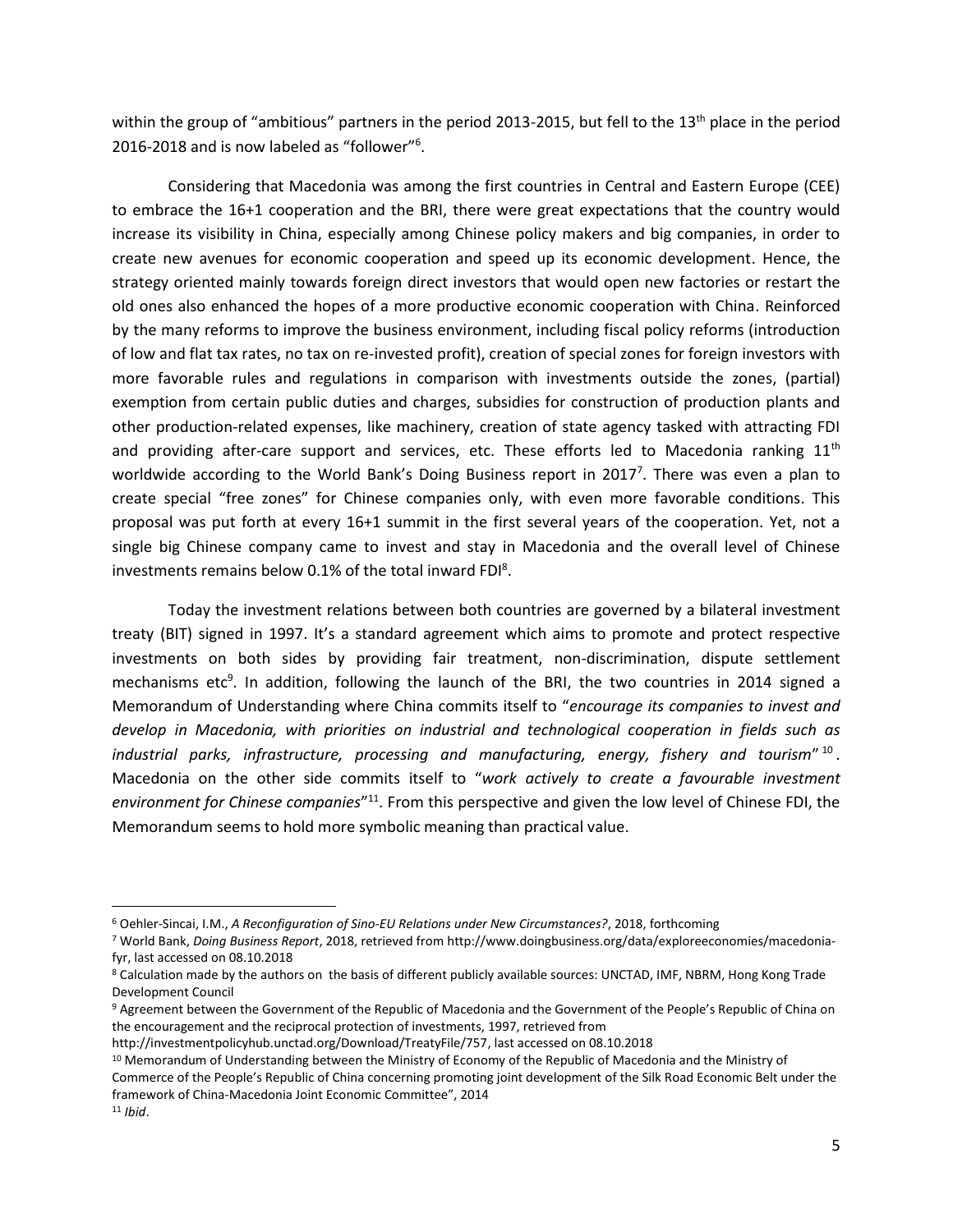Unlike big European countries which provide significant market potential and investment opportunities, Macedonia has a market of only 2 million. It offers solid conditions for doing business, especially in the free zones, FTAs which offer tax-free exports to a market of 500 million consumers, but the size of its market, along with its organization, or lack thereof, acts as impediment to big investments. The limited production output is not sufficient to satisfy the needs of bigger markets, such as China and ensure permanent supply. Most of the potential investment opportunities do not offer any technological or innovation advantages, nor brands that would be interesting for Chinese companies. With minor exceptions, this is also the case with the other WB economies.

Finally, it is still uncertain what the multiplier effect of the infrastructure investments would have over time. Namely, the Macedonian companies in the construction sector benefited from the motorway projects for the duration of such projects, but they do not offer sustainability and spill-over effects. It is expected however both the investment in motor ways and modernization of the railway to build closer trade ties with both China, but also European countries and especially exchange between the neighboring countries. However, to what extent these investments will impact SME development, additional job creation or a reversal of existing trade imbalances is still undetermined.

## "Invest in Macedonia" – through the eyes of the Chinese businessman

When identifying the priorities for Chinese investors, the most salient and common choice they all make among 10 given options is *Government support and incentives (100%)*. Likewise, when asked what the main obstacle is for Chinese investors to invest in Macedonia, their choice of preference is *Lack of government support and incentives (88%)*. Given that an important component of the strategy to attract foreign investors was until recently the support that the government provided to foreign investors, especially in the free zones, it is worth examining why there is such a widespread perception among Chinese investors that there is not (enough) government support and incentives. A part of the explanation can be sought in the level of information that Chinese investors obtain regarding the investment opportunities and incentives.

While the majority of them claim to be at least partially familiar with the conditions to invest, 38% of them have not seen *any publicity among Chinese investors* about the investment opportunities in the country. Many of them believe that Macedonia, as a country in general, is rather unknown to the average Chinese. It seems that the ample promotional campaigns and activities of various sorts (TV and newspaper/magazine commercials, business forums etc.) organized and delivered by the previous government did not produce the desired results when it comes to attracting Chinese business investors. The promotional channels and media outlets that were used (Financial Times, Forbes, CNN etc.) are not the most suitable in order to reach Chinese investors. Many traditional Western media, social media, websites and applications are either not popular, influential or even accessible in China. Thus, a more detailed analysis of the promotional and advertising strategy needs to be conducted in order to identify the channels of preference for Chinese business people.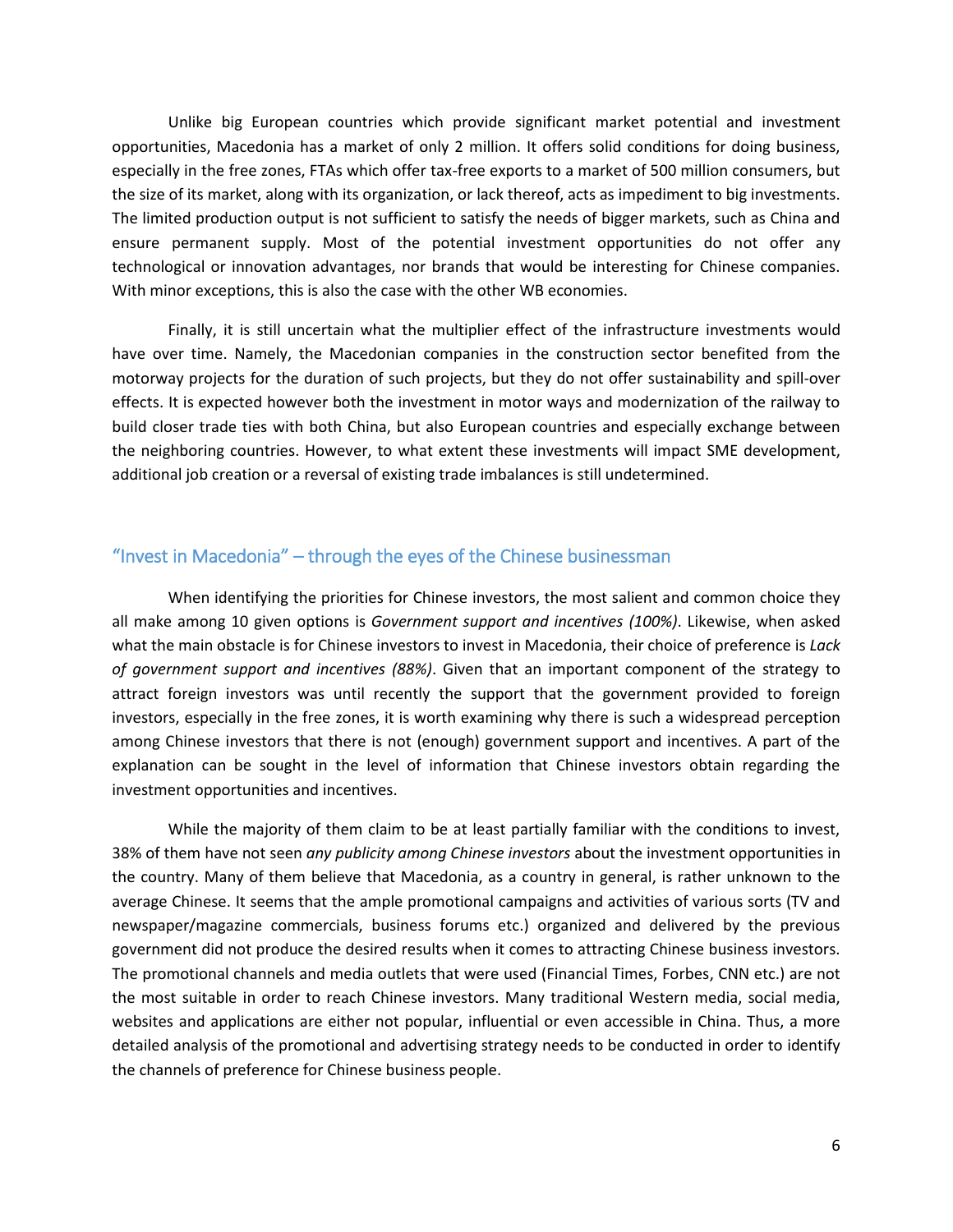Another potential reason for the perceived lack of information and government support and incentives is the capacity, professionalism and integrity of the administration that is at the forefront in dealing with Chinese investors. As one interviewee points out: "*Good policies can be easily blocked in*  practice by a lazy bureaucrat or a corrupt one<sup>"12</sup>. In this context, the link between the highest political level and the civil servants working in the area of investments should be strengthened, in order to improve the oversight, management and quality of policy implementation. This would be beneficial to identify whether the problem lies within the quality of the policies, as considered by half of the respondents, or within their practical implementation as it is often underlined by the EU in its reports. In addition, efforts should be made to ensure that possible miscommunication and misunderstanding do not occur because of intercultural and linguistic barriers, as believed by 40% of the surveyed businessmen.

While half of the respondents think that market size is important when choosing investment destinations in order to enable economies of scale, only a quarter see the size of the Macedonian market as an obstacle to investment. This can be related to the level of integration of the Macedonian economy in Europe and the Free Trade Agreements (FTA) that enable exports with no additional charges for products of Macedonian origin to a market of 500 million consumers. In this context, the survey reveals that whether Macedonia is not an EU or NATO member does not seem to be of any relevance for Chinese investors.

The issue of obtaining visas is considered an obstacle by 75% of the respondents. Since the initiative to bilaterally eliminate visas was officially announced around one year ago, the expectations on the Chinese side rose high. Should the current standstill on that path persist, there will certainly be a dose of additional disappointment and negative impact on the prospects for attracting Chinese investors.

#### RIRA: obstacles and opportunities for Chinese investors

As one Macedonian high-ranking civil servant points out, "*one of the biggest risks for the implementation of RIRA and at the same time the biggest reason behind (some) governments' reluctance to engage more proactively is the fear to be deprived of their biggest "asset" – the control over the policies and incentives*" <sup>13</sup>. For a very long time the countries in the region have considered themselves competitors in attracting FDI, that today they hardly know how to cooperate in that area. This is also supported by the fact that the composition of their economies is very much alike, not complementary but competitive and they see incentives as the only aspect which can bring them a competitive edge<sup>14</sup>. Given the importance bestowed on government support and incentives by Chinese businessmen, the effort to streamline and improve the governance of the incentives through RIRA would appear to be counterproductive to attract Chinese business people.

l

<sup>12</sup> Personal interview with a Chinese official, 15.10.2018

<sup>13</sup> Personal interview with a high-level representative from the Ministry of Economy of the Republic of Macedonia, 04.09.2018 <sup>14</sup> Ibid.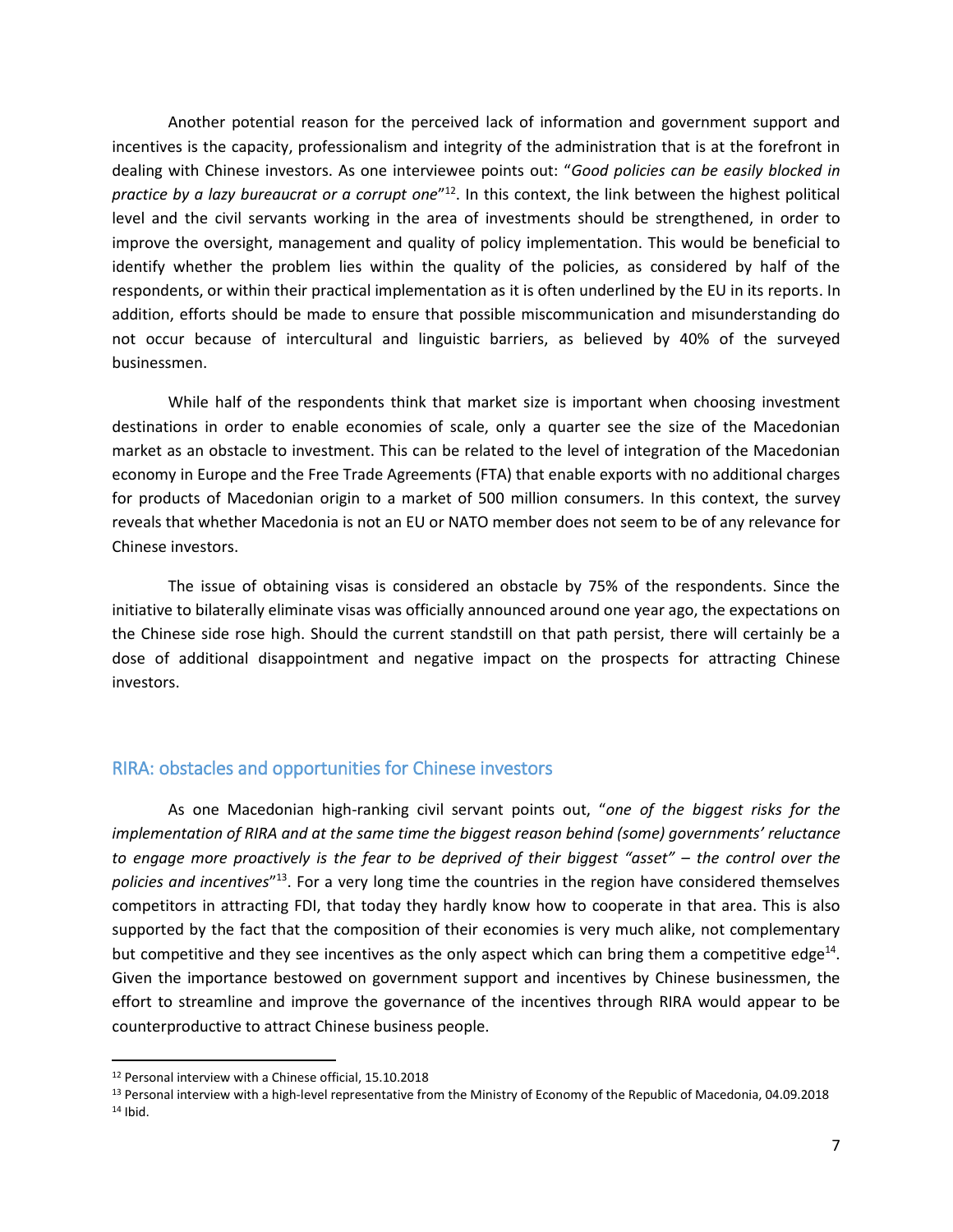Competitive attitude based on the differences between the countries can be beneficial for foreign investors - in this case China - for its own gains and profits and lead to a race to the bottom in terms of incentives, concessions and deviations from the rules and best practices. Nevertheless, it is also an obstacle for China to adopt a more targeted and integrated regional approach which would enable large-scale projects and investments. An increased convergence of the rules among the economies would also facilitate the "learning process" and allow for China and its companies to transfer and use the regulatory know-how and experience gained in one country throughout the entire region and more broadly in Europe. It will also help to avoid scenarios like the one following the acquisition of Piraeus Port in Athens by Chinese COSCO, when social protection standards were seriously undermined and Chinese investors faced a wave of criticism and bad image across Europe<sup>15</sup>. Chinese companies are aware of this criticism and they have since begun to pro-actively engage with civil society representatives, non-governmental organizations, chambers of commerce and universities on issues ranging from the transfer of professional skills, environmental impact assessment or strategic SME development.

The fact that Chinese companies have become very skilled at investing in EU Member States and Chinese investments in the EU per capita largely exceed those in the Western Balkans implies that EU's rules and policies *per se* are not deterring Chinese investors, on the contrary. Moreover, enhanced respect for rules and standards would be beneficial in cases of political and economic instability, investments with low returns or without guarantees, and possible illegal or unethical behavior by individual companies which could result in damage for the reputation of Chinese investments in general. This is all the more visible with the current investigations into the former Macedonian government's business deals with Chinese companies Yutong and Sinohydro. Thus, more transparent and better governed incentives will help to restore mutual trust and also to improve the overall image of Chinese companies in Macedonia.

With the EU accession process, Macedonia will transfer the exclusive competence in terms of investments to the EU institutions. In the meantime, the EU is negotiating a BIT with China on behalf of its Member States which will become binding for Macedonia and the other WB countries after they join the EU. In addition, it is about to adopt legislation which will introduce a compulsory FDI screening procedure by the European Commission targeting investments from third countries, namely China<sup>16</sup>. The purpose will be to identify and prevent investments which "*may affect projects or programs of Union interest on the grounds of security or public order*" and to verify whether "*a foreign investor is controlled by the government of a third country, including through substantial funding".* <sup>17</sup> Both initiatives have created a certain amount of fear among smaller EU Member States that the new instruments in the hand of the European Commission could be used to divert investments from and into certain

 $\overline{a}$ 

<sup>15</sup> Hanemann, Thilo, *How Europe should respond to growing Chinese investment*, Rhodium Group, September 2012, available at [http://esharp.eu/essay/14-how-europe-should-respond-to-growing-chinese-investment/,](http://esharp.eu/essay/14-how-europe-should-respond-to-growing-chinese-investment/) last accessed on 15.09.2018 <sup>16</sup> European Commission, *Staff Working Document accompanying the document Proposal for a Regulation of the European Parliament and of the Council establishing a framework for screening of foreign direct investments into the European Union*, September 2017, retrieved from http://eur-lex.europa.eu/legal- content/EN/TXT/PDF/?uri=CELEX:52017SC0297&from=EN, last accessed on 15.09.2018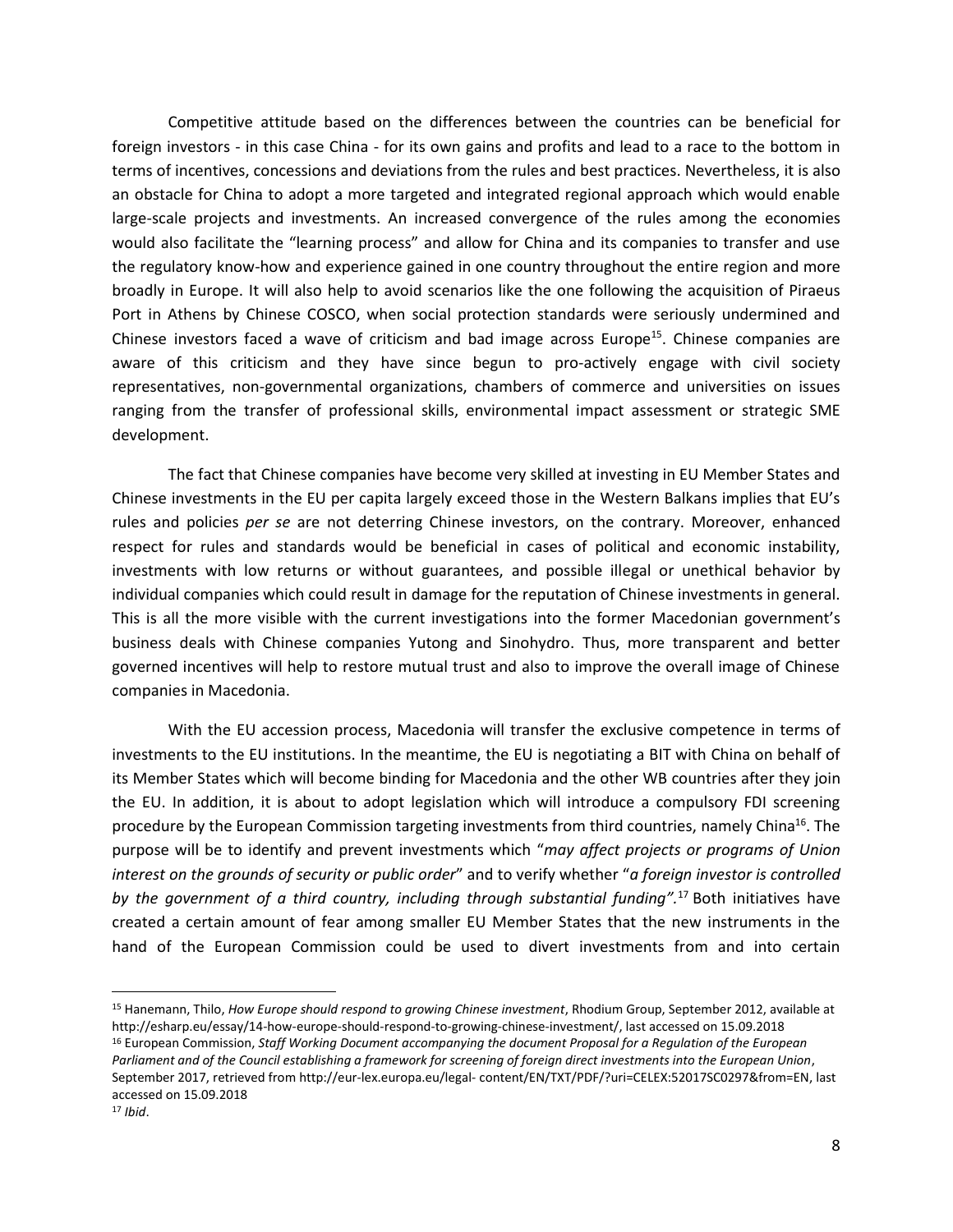countries<sup>18</sup>. In that context, RIRA will be beneficial as a learning process for the Macedonian institutions to better understand the EU rules of the game, to adapt to the clauses of the new investment agreement that they will have to adhere to and to learn how to attract investors while navigating the new system.

While many aspects related to the economy are given (size, resources etc.), there is also a multitude of parameters that can be improved and RIRA is a good starting point. Chinese business people, like any other, need and expect political, economic, legal and institutional stability, as well as support from the government institutions to invest and conduct their operations. RIRA can provide a much needed screening of all the procedures and policies which need improvement in order to enable easier market access and business operations for Chinese investors. In addition, promoting the WB region as a joint investment destination can be synergetic to the promotion of Macedonia itself. This would be highly beneficial to inform and attract Chinese investors who are not familiar with the country or its investment policies.

# Conclusions and recommendations

l

Macedonia as well as the other WB economies need to "reinvent" themselves and their investment opportunities in order to be more attractive for Chinese investors. A thorough analysis should be conducted in order to identify some kind of competitive edge for each of them and areas where their mutual cooperation is possible, desirable and feasible. They also need to adopt a responsive and proactive attitude and adjust their offer to the evolving priorities of Chinese investment strategy. While the investment opportunities and policies may not be the reason for the low level of investments, the entire process of promotion, attraction and business operation needs to be reviewed and improved. Particular attention needs to be addressed to the issues of administrative capacity in order to strengthen the transparency, implementation and oversight of investment policies.

With the ongoing/forthcoming EU accession process for all the economies, as well as the prospects of membership and acceptance of EU's acquis in the area of investments, there is no need to re-examine or attempt to modify the bilateral legal framework for investments. The time and energy allocated to this task within RIRA could be instead used to develop more transparent and better governed investment incentives. While they will be intended for attracting foreign investors in general, they need to be further tailored to reach the Chinese companies. Thus, a new communication and visibility strategy needs to be put in place which will take into account the specificities of the Chinese practices and habits in terms of media, social media and advertising. This applies to the promotion of individual countries, as well as the joint promotion of the WB region as an investment destination.

Efforts should be made to overcome linguistic and cultural differences which are another obstacle to a more intensive economic cooperation. Confucius institute has been opened in Skopje in

<sup>18</sup> Seaman, J., Huotari M., Otero-Iglesias, M., *Chinese Investment in Europe: a country-level approach*, Report by the European Think-tank Network on China (ETNC), December 2017, retrieved from [https://www.pism.pl/files/?id\\_plik=23889,](https://www.pism.pl/files/?id_plik=23889) last accessed on 01.10.2018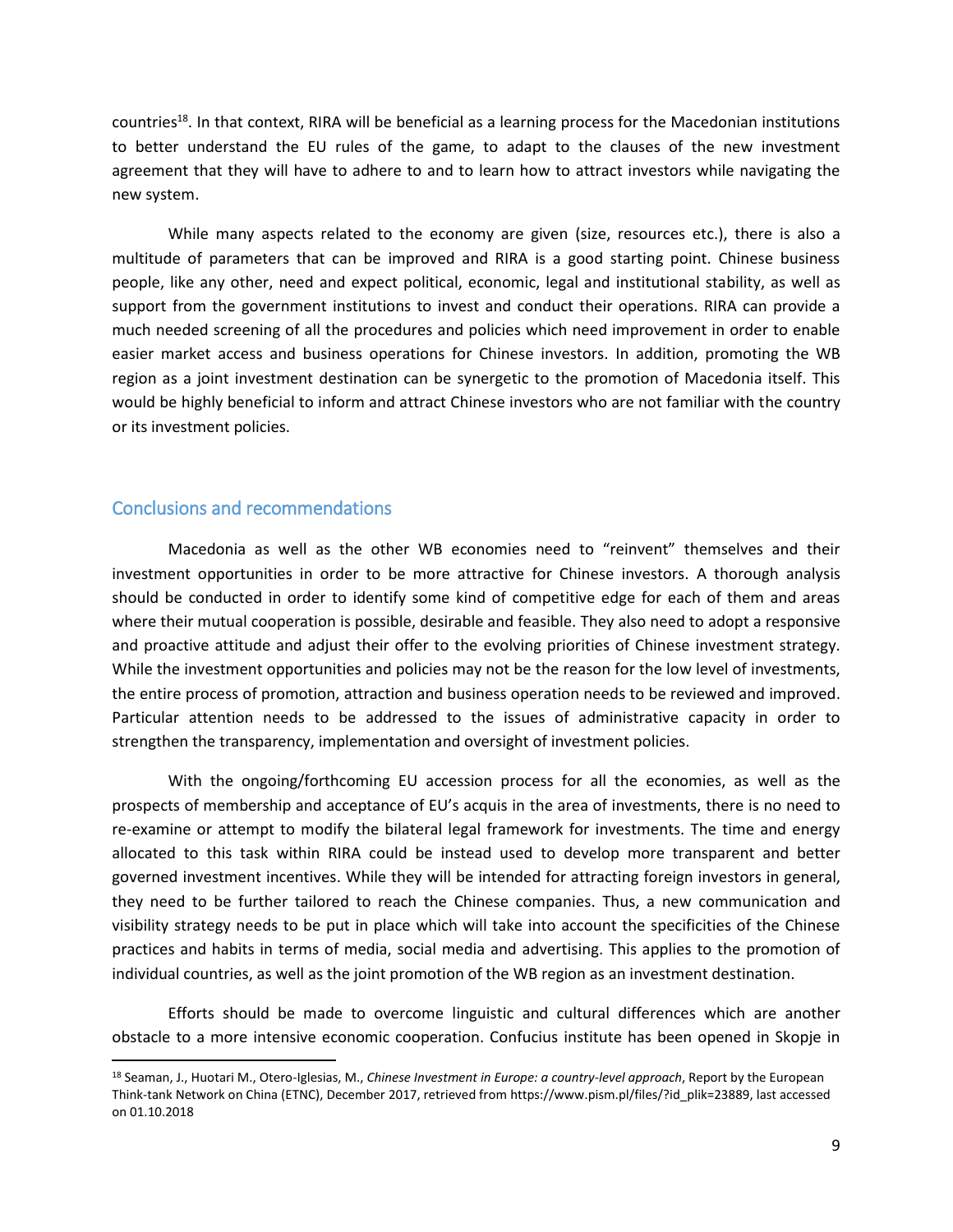2013 which offers free language classes for different interested parties - schools, companies, ordinary citizens and even civil servants since 2015. Its services should be leveraged to train a pool of civil servants who would be able to attract and support interested Chinese investors throughout the process.

Better mutual understanding, more intensive communication and exchange, as well as respect for the rules and best practices on both sides will foster long-term business relations based on trust and improved image on both sides. All this requires improving the governments' understanding and knowledge of the Chinese needs, priorities and business culture, adopting a proactive attitude and developing a mid to long term strategy on China.

# References

Agreement between the Government of the Republic of Macedonia and the Government of the People's Republic of China on the encouragement and the reciprocal protection of investments, 1997, retrieved from [http://investmentpolicyhub.unctad.org/Download/TreatyFile/757,](http://investmentpolicyhub.unctad.org/Download/TreatyFile/757) last accessed on 08.10.2018

Bastian, J., "The potential for growth through Chinese infrastructure investments in Central and South-*Eastern Europe along the Balkan Silk Road*", 2017, European Bank for Reconstruction and Development

European Commission, *Staff Working Document accompanying the document Proposal for a Regulation of the European Parliament and of the Council establishing a framework for screening of foreign direct investments into the European Union*, September 2017, retrieved from http://eur-lex.europa.eu/legalcontent/EN/TXT/PDF/?uri=CELEX:52017SC0297&from=EN, last accessed on 15.09.2018

Hanemann, Thilo, *How Europe should respond to growing Chinese investment*, Rhodium Group, September 2012, available at [http://esharp.eu/essay/14-how-europe-should-respond-to-growing](http://esharp.eu/essay/14-how-europe-should-respond-to-growing-chinese-investment/)[chinese-investment/,](http://esharp.eu/essay/14-how-europe-should-respond-to-growing-chinese-investment/) last accessed on 15.09.2018

Kratz, A., Stanzel, A. "*China's investment in influence: the future of 16+1 cooperation"*, 14.12.2016, retrieved from

[http://www.ecfr.eu/publications/summary/chinas\\_investment\\_in\\_influence\\_the\\_future\\_of\\_161\\_coope](http://www.ecfr.eu/publications/summary/chinas_investment_in_influence_the_future_of_161_cooperation7204) [ration7204,](http://www.ecfr.eu/publications/summary/chinas_investment_in_influence_the_future_of_161_cooperation7204) last accessed on 10.10.2018

Memorandum of Understanding between the Ministry of Economy of the Republic of Macedonia and the Ministry of Commerce of the People's Republic of China concerning promoting joint development of the Silk Road Economic Belt under the framework of China-Macedonia Joint Economic Committee", 2014

Oehler-Sincai, I.M., *A Reconfiguration of Sino-EU Relations under New Circumstances?*, 2018, forthcoming

Regional Cooperation Council, *Regional Investment Reform Agenda*, 11.05.2018, retrieved from [https://www.rcc.int/docs/410/regional-investment-reform-agenda-for-the-western-balkans-six,](https://www.rcc.int/docs/410/regional-investment-reform-agenda-for-the-western-balkans-six) last accessed on 01.10.2018